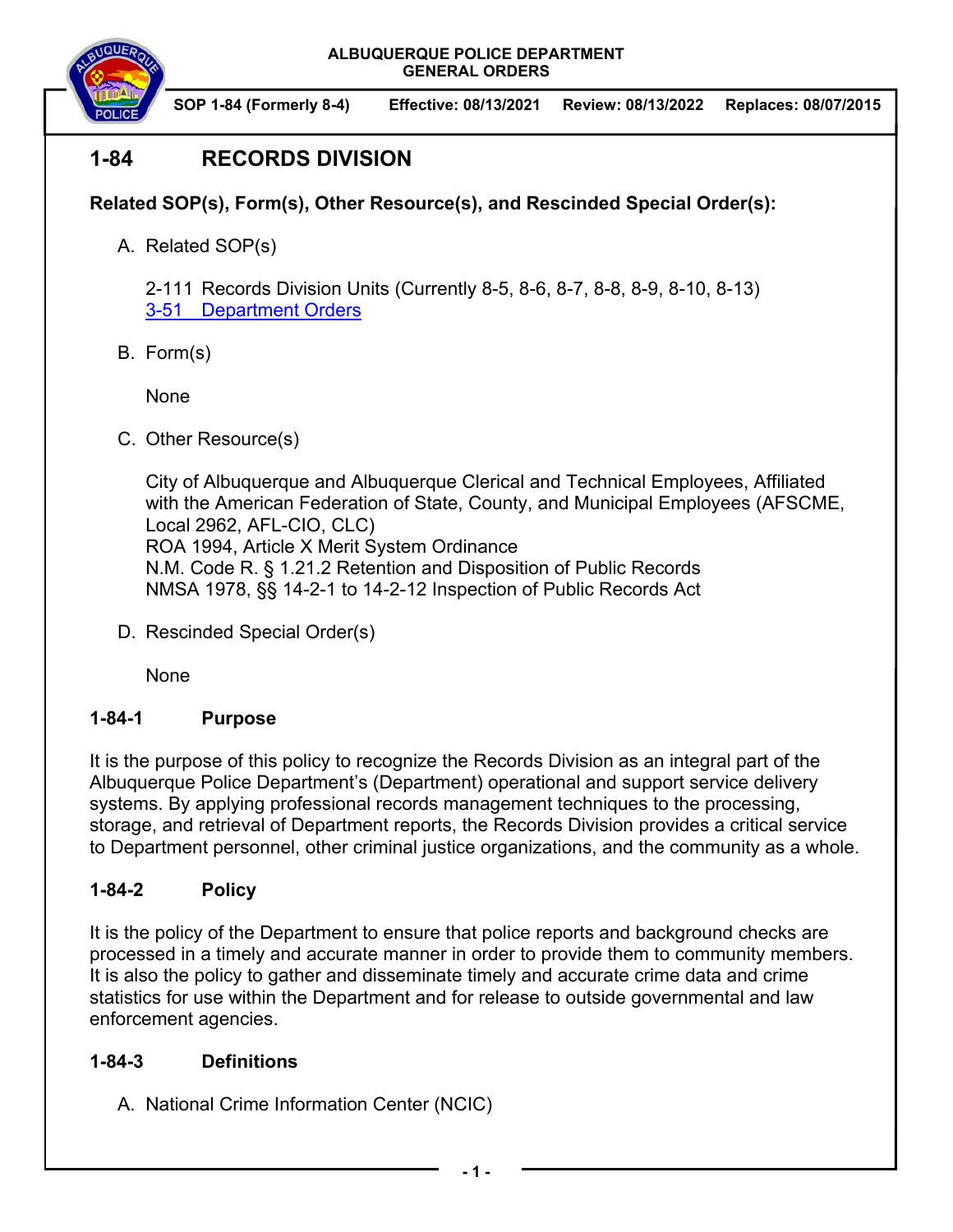

**SOP 1-84 (Formerly 8-4) Effective: 08/13/2021 Review: 08/13/2022 Replaces: 08/07/2015**

An electronic clearinghouse of crime data utilized by Department personnel to identify stolen property, Motor Vehicle Department (MVD) information, missing or runaway persons, and wanted persons of a nationwide interest.

B. National Incident-Based Reporting System (NIBRS)

A system that captures details pertaining to each offense listed within a police report including, but not limited to, information on victims, known offenders, relationships between victims and offenders, arrestees, and property involved in crimes.

# **1-84-4 Rules and Procedures**

- A. Records Administration
	- 1. The Records Division is comprised of several units. The units and their primary duties are as follows:
		- a. The Imaging Unit shall receive, scan, index, and retrieve Uniform Incident Reports and accident reports and all documents in the records repository;
		- b. The NCIC Reporting Unit shall be responsible for the intake and initial processing of all NCIC documents submitted to the Records Division. NCIC entries are made by the NCIC Reporting Unit;
		- c. The NIBRS Unit shall review, compile, analyze, and audit data and statistics sent to the New Mexico Department of Public Safety (NMDPS), the Federal Bureau of Investigation (FBI), and other governmental organizations;
		- d. The Officer Services Unit shall serve all law enforcement personnel who need to access to copies of records and background check information; and
		- e. The Public Information Unit shall provide general police information pertaining to reports and records in general and for writing specific reports as a support function to Field Services Bureau (FSB) personnel. In addition, the Public Information Unit provides redacted reports to the public, consistent with the Inspection of Public Records Act (IPRA).
	- 2. Normal Hours of Operation
		- a. The NCIC Unit is operational twenty-four (24) hours a day, seven (7) days a week.
		- b. The NIBRS Unit, Imaging Unit, Officer Services Unit, and the Police Information Unit operates 08:00 to 16:30 hours, Monday through Friday.
	- 3. Confidentiality of Information
		- a. Information obtained during employment concerning Department operations, plans, and activities is confidential.
		- b. Department personnel shall not divulge confidential information to unauthorized persons.

**3**